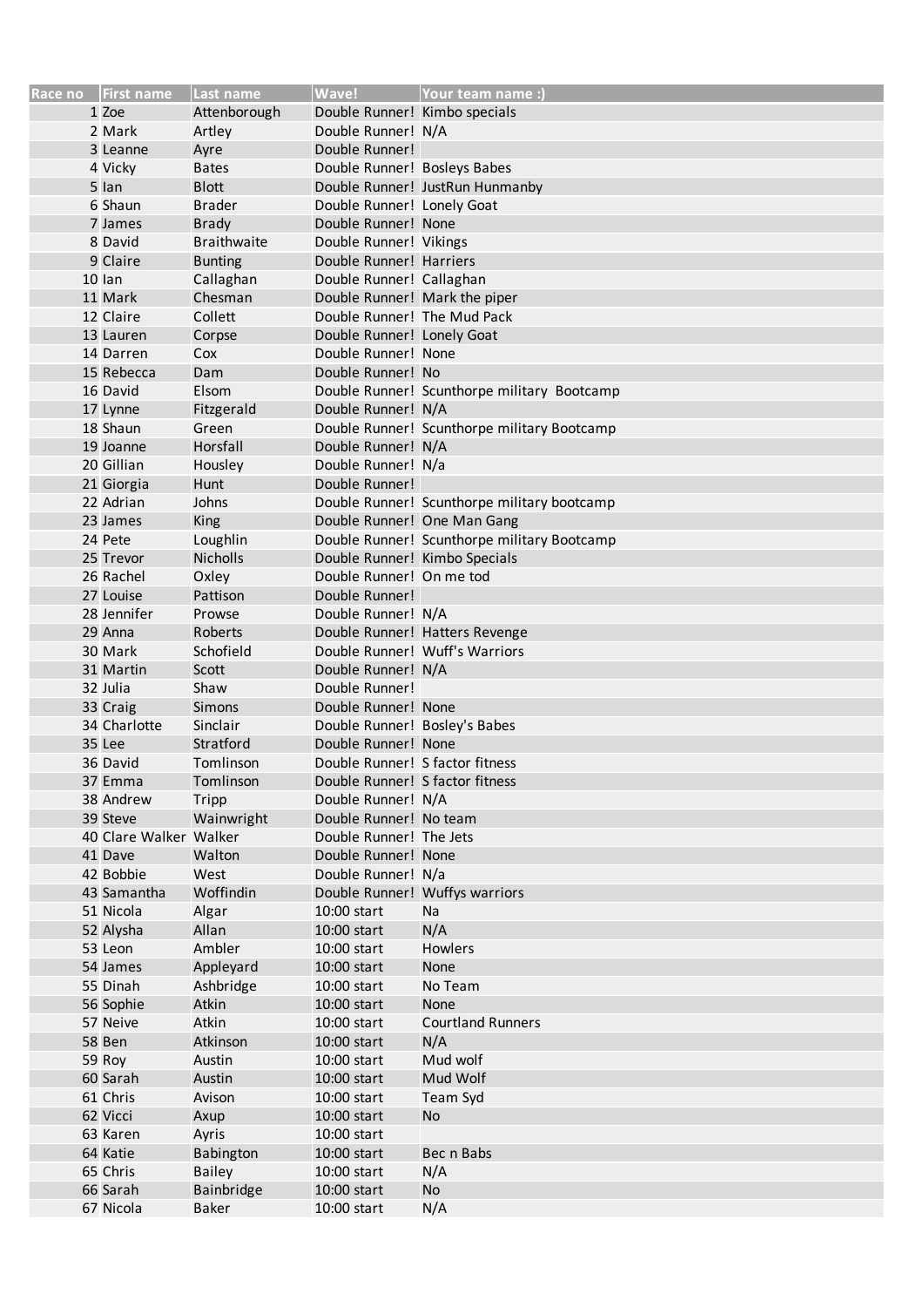|         | Race no   First name | Last name         | <b>Wave!</b> | Your team name:)          |
|---------|----------------------|-------------------|--------------|---------------------------|
|         | 68 Wendy             | <b>Baldwin</b>    | 10:00 start  | <b>Barrow mums</b>        |
|         | 69 Samantha          | <b>Barnacle</b>   | 10:00 start  |                           |
|         | 70 Steve             | Barraclough       | 10:00 start  | N/A                       |
|         | 71 Amy               | <b>Barratt</b>    | 10:00 start  | Not in a team             |
|         | 72 Helen             | <b>Barrett</b>    | 10:00 start  | <b>East Park Warriors</b> |
|         | 73 Curtis            | <b>Bartlett</b>   | 10:00 start  | None                      |
|         | 74 Vanessa           | Barton            | 10:00 start  | <b>Dextess</b>            |
|         | 75 Sarah             | <b>Barwick</b>    | 10:00 start  | None                      |
|         | 76 Alice             |                   |              | Alice                     |
|         |                      | <b>Baxter</b>     | 10:00 start  |                           |
|         | 77 Elena             | <b>Baxter</b>     | 10:00 start  | Elena & Jack              |
|         | <b>78 Ian</b>        | <b>Benn</b>       | 10:00 start  | Not in a team             |
|         | 79 Peter             | Benson            | 10:00 start  | If in doubt flat out!     |
|         | 80 Natasha Flo       | Berry             | 10:00 start  | N/a                       |
|         | 81 Eamonn            | <b>Betts</b>      | 10:00 start  | No                        |
|         | 82 Ryan              | <b>Birkitt</b>    | 10:00 start  | Rybo                      |
|         | 83 Emily             | <b>Black</b>      | 10:00 start  | None                      |
|         | 84 Kevin             | <b>Blagg</b>      | 10:00 start  | Goodison                  |
|         | 85 Nicole            | <b>Blake</b>      | 10:00 start  | Athletes                  |
|         | 86 Lee               | Blanchard         | 10:00 start  |                           |
|         | 87 Hein              | Bo                | 10:00 start  | N/A                       |
|         | 88 Graham            | <b>Boanas</b>     | 10:00 start  | The villagers             |
|         | 89 Lauren            | <b>Boanas</b>     | 10:00 start  | The villagers             |
|         | 90 Liam              | <b>Bolton</b>     | 10:00 start  |                           |
|         | 91 Thomas            | <b>Bolton</b>     | 10:00 start  | No team                   |
|         | 92 Jack              | <b>Borrill</b>    | 10:00 start  | Jacks                     |
|         | 93 Michelle          | <b>Boult</b>      | 10:00 start  | #Spar                     |
|         | 94 Matthew           | <b>Bowers</b>     | 10:00 start  | <b>Cake Fairies</b>       |
|         | 95 Christine         | <b>Bowers</b>     | 10:00 start  | <b>Cake Fairies</b>       |
|         | 96 Karen             | <b>Brittcliff</b> |              |                           |
|         |                      |                   | 10:00 start  | <b>Broughton Belles</b>   |
|         | 97 Claire            | <b>Broome</b>     | 10:00 start  | No team                   |
|         | 98 Ben               | Brown             | 10:00 start  | None                      |
|         | 99 Jenny             | Brown             | 10:00 start  | None                      |
|         | 100 Chris            | <b>Brown</b>      | 10:00 start  | <b>OTCF</b>               |
| 101 lan |                      | <b>Brown</b>      | 10:00 start  | No team                   |
|         | 102 Pete             | <b>Brown</b>      | 10:00 start  | The villagers             |
|         | 103 Eleanor          | Brown             | 10:00 start  | <b>Browns</b>             |
|         | 104 Holly            | Brown             | 10:00 start  | <b>Browns</b>             |
|         | 105 John             | <b>Brown</b>      | 10:00 start  | <b>Browns</b>             |
|         | 106 Millie           | <b>Brown</b>      | 10:00 start  | <b>Browns</b>             |
|         | 107 Kris             | Brown             | 10:00 start  | Team B                    |
| 108 lan |                      | Brownsonson       | 10:00 start  | Solo runner               |
|         | 109 Chloe            | <b>Brutnell</b>   | 10:00 start  | Only here for a Beer!     |
|         | 110 Martin           | <b>Bryan</b>      | 10:00 start  | Mart                      |
|         | 111 Oliver           | <b>Burke</b>      | 10:00 start  | Ol & Rhiannon             |
|         | 112 Leanne           | <b>Burke</b>      | 10:00 start  | <b>East Park Warriors</b> |
|         | 113 Caroline         | <b>Burrows</b>    | 10:00 start  | N/A                       |
|         | 114 Karen            | <b>Butcher</b>    | 10:00 start  | Sister Squad              |
|         | 115 Rachel           | <b>Butler</b>     | 10:00 start  |                           |
|         | 116 Catherine        | <b>Butterill</b>  | 10:00 start  | Nope                      |
|         | 117 Liam             | <b>Buttrick</b>   | 10:00 start  | SADRC                     |
|         |                      |                   |              |                           |
|         | 118 Victoria         | <b>Byles</b>      | 10:00 start  | Still drunk               |
|         | 119 Heather          | Campbell          | 10:00 start  | Broken hearted girls      |
|         | 120 Michelle         | Carney            | 10:00 start  | <b>Mud Family</b>         |
|         | 121 Jenny            | Cartwright        | 10:00 start  | Not in a team             |
|         | 122 Rosanna          | Cawthorn          | 10:00 start  | <b>No</b>                 |
|         | 123 Matt             | Chapman           | 10:00 start  | $\overline{\phantom{0}}$  |
|         | 124 Kelly            | Chapman           | 10:00 start  | $\cdots$                  |
|         | 125 Justin           | Cheeseman         | 10:00 start  | Cheesy                    |
|         | 126 Jack             | Ciesla            | 10:00 start  | N/A                       |
|         | 127 Barrie           | Clark             | 10:00 start  | No                        |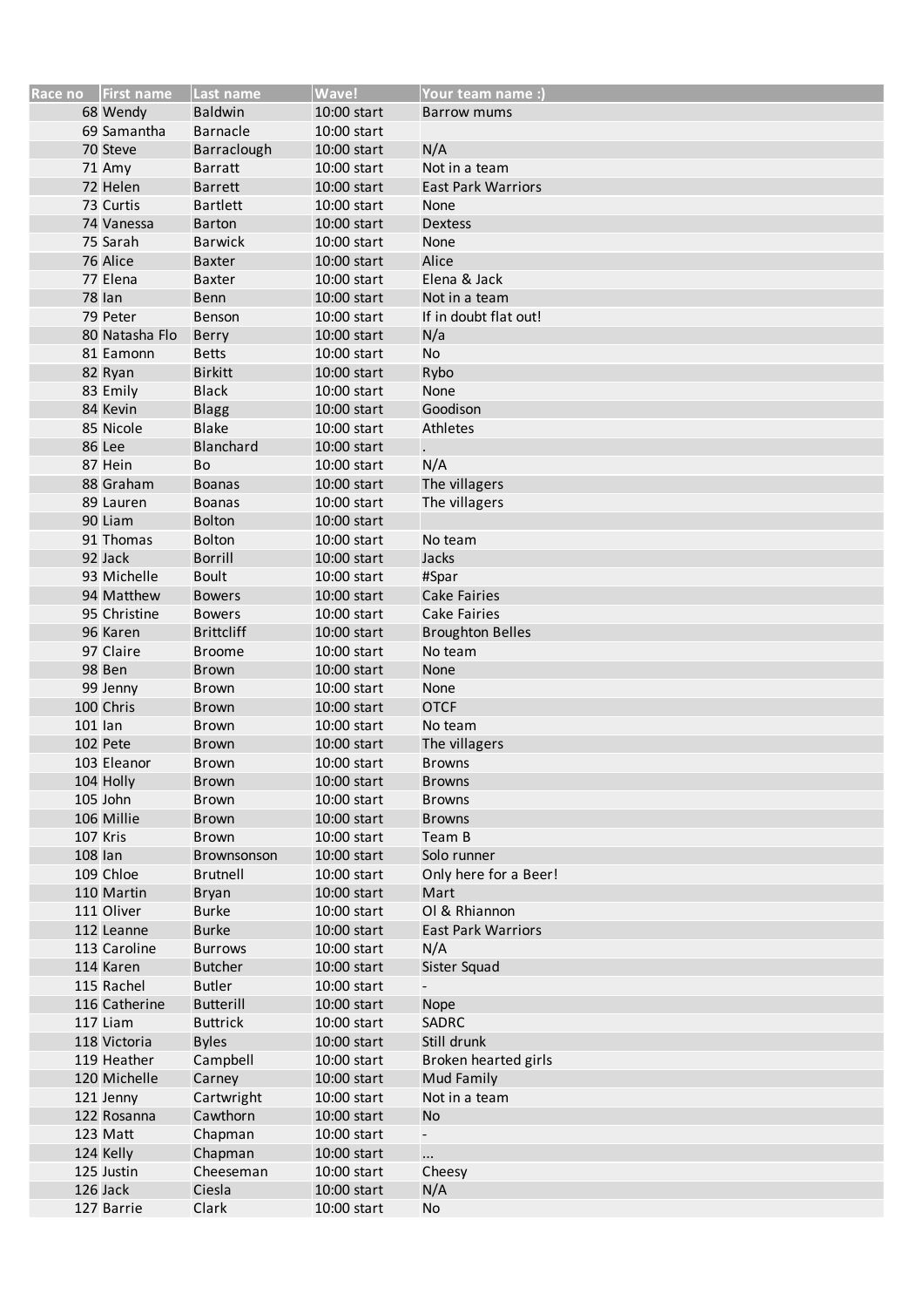|     | Race no   First name    | Last name         | Wave!       | Your team name :)                                    |
|-----|-------------------------|-------------------|-------------|------------------------------------------------------|
|     | 128 Jason               | Cocker            | 10:00 start | Jerry Green Dog rescue                               |
|     | 129 Damian              | Cook              | 10:00 start | None                                                 |
|     | 130 Steven              | Corbidge          | 10:00 start | No team                                              |
|     | 131 Cameron             | Coupland          | 10:00 start | <b>Courtland Runners</b>                             |
|     | 132 Steph               | Cowell            | 10:00 start | <b>None</b>                                          |
|     | 133 Garry               | Cowling           | 10:00 start | The cowlings                                         |
|     | 134 Evie                | Cressey           | 10:00 start | <b>No</b>                                            |
|     | 135 Arron               | Crookes           | 10:00 start | No team                                              |
|     | 136 Francesca           | Croot             | 10:00 start | Nil                                                  |
|     | 137 Kathy               | Cuckoo            | 10:00 start | The villagers                                        |
|     | 138 Debbie              | Curtis            | 10:00 start | N/a                                                  |
|     | 139 Callum              | Cutillo           | 10:00 start | N/A                                                  |
|     | 140 Scott               | Cutillo           | 10:00 start | N/A                                                  |
|     | 141 Sarah               | Darker            | 10:00 start | N/A                                                  |
|     | 142 Chris               | Davis             | 10:00 start | Ding Dongs 21st                                      |
| 143 |                         | Davis             | 10:00 start | N/a                                                  |
|     | 144 Connor              | Dawson            | 10:00 start | None                                                 |
|     | 145 Gaz                 | Day               | 10:00 start | No                                                   |
|     | <b>146 Lou</b>          | Day               | 10:00 start | <b>No</b>                                            |
|     | 147 Macey               | Day               | 10:00 start | 3 Blind Mice                                         |
|     | 148 Emma                | Dayes             | 10:00 start | <b>Muddy Sunday Runners</b>                          |
|     | 149 Laura               |                   | 10:00 start | No - just a pair                                     |
|     | 150 Adam                | Dean<br>Demeester | 10:00 start | The Demeesters                                       |
|     |                         |                   |             | The Demeesters                                       |
|     | 151 Sarah               | Demeester         | 10:00 start |                                                      |
|     | 152 Amanda              | Derzypilskyj      | 10:00 start | Kermand                                              |
|     | 153 Rebecca             | Deverell          | 10:00 start | Paul                                                 |
|     | 154 Richard             | Digby             | 10:00 start | No Filters                                           |
|     | 155 Claire              | Doherty           | 10:00 start | N/A                                                  |
|     | 156 Artur               | Dolata            | 10:00 start | No name                                              |
|     | 157 Amy                 | Downey            | 10:00 start | Athletes                                             |
|     | <b>158 Lee</b>          | Dowson            | 10:00 start | Cirque Du Sore Legs                                  |
|     | 159 Chris               | Drayton           | 10:00 start | None                                                 |
|     | 160 Paul                | Drury             | 10:00 start | <b>Muddy Sunday Runners</b><br>Team I made her do it |
|     | 161 Deborah             | Duhra             | 10:00 start |                                                      |
|     | 162 Vicky<br>163 Rachel | Dunn<br>Earnshaw  | 10:00 start | <b>No</b>                                            |
|     |                         |                   | 10:00 start | N/A                                                  |
|     | 164 Jayne               | Eaton             | 10:00 start | Vegan runners                                        |
|     | 165 William             | Edwards           | 10:00 start | N/A                                                  |
|     | 166 Dale                | Endicott-Howson   | 10:00 start | N/A                                                  |
|     | 167 Amanda              | Evans             | 10:00 start | No                                                   |
|     | 168 Charlie             | Fairless          | 10:00 start | <b>Tall and Small</b>                                |
|     | 169 Paige               | Fairless          | 10:00 start | <b>Tall and Small</b><br><b>Favills Fallers</b>      |
|     | 170 Adrian              | Favill            | 10:00 start |                                                      |
|     | 171 Gemma               | Favill            | 10:00 start | <b>Favills Fallers</b>                               |
|     | 172 Alison              | Fitzpatrick       | 10:00 start | Hughesenators                                        |
|     | 173 Tracey              | Fleming           | 10:00 start |                                                      |
|     | 174 Keeley              | Fleming           | 10:00 start |                                                      |
|     | 175 Nicola              | Flint             | 10:00 start | Only here for a Beer!                                |
|     | 176 Katy                | Flippance         | 10:00 start | N/A                                                  |
|     | 177 Sam                 | Foreman           | 10:00 start | The villagers                                        |
|     | 178 Diane               | Fowler            | 10:00 start | <b>No</b>                                            |
|     | 179 John                | Francos           | 10:00 start | Not in a team                                        |
|     | <b>180 Eve</b>          | Fullard           | 10:00 start | Eve                                                  |
|     | 181 Lynn                | Gammon            | 10:00 start | <b>Broughton Bells</b>                               |
|     | 182 Michael             | Gammon            | 10:00 start | Gaminators                                           |
|     | 183 Daniel              | Garrod            | 10:00 start | N/A                                                  |
|     | 184 Lewis               | Gathercole        | 10:00 start | No team                                              |
|     | 185 Lewis               | Gawthorpe         | 10:00 start | Solo                                                 |
|     | 186 Luke                | Gayton            | 10:00 start | Lottie-Bruce                                         |
|     | 187 Stephen             | Geraghty          | 10:00 start | Come on teddy                                        |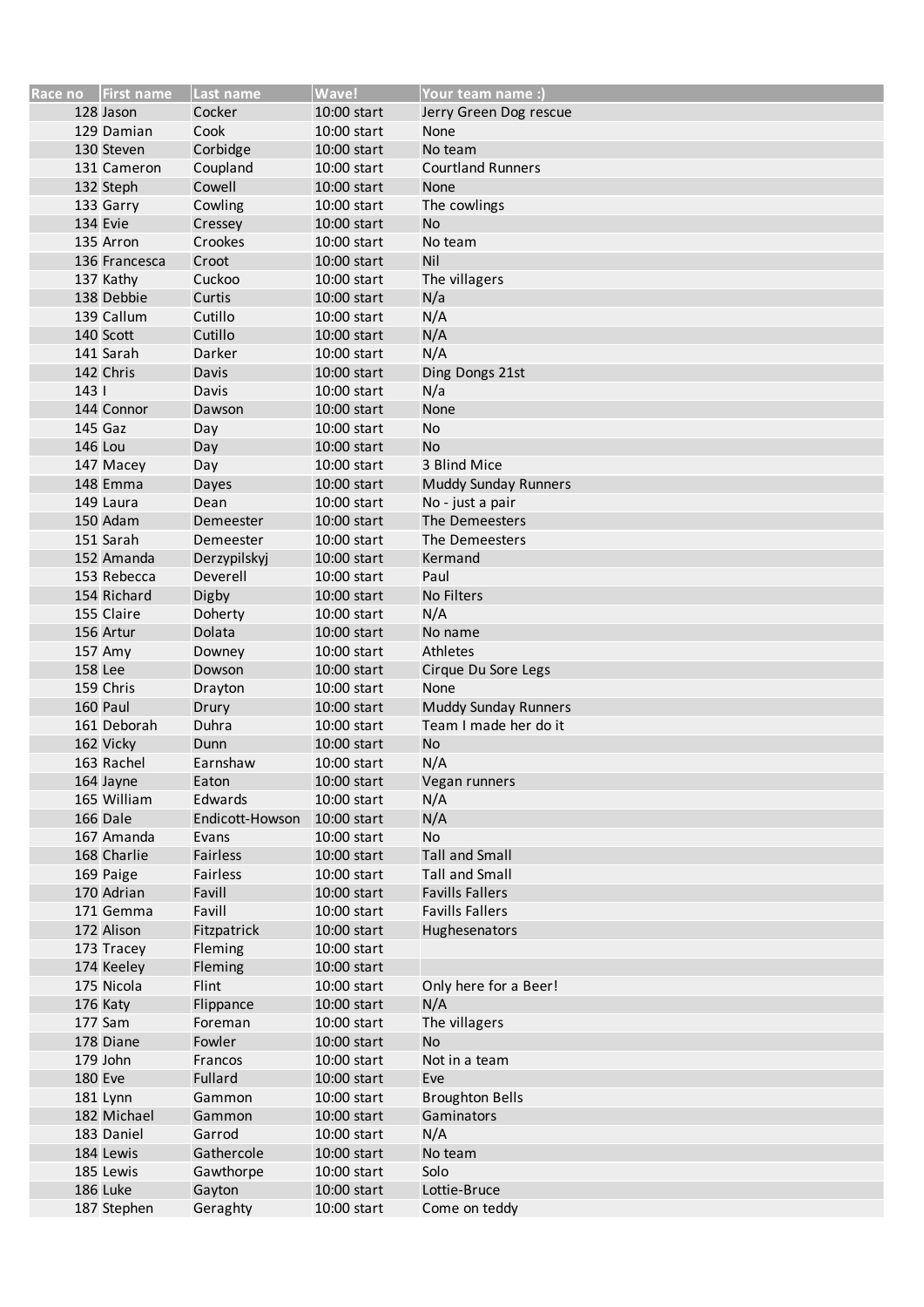|       | Race no First name | Last name                    | Wave!       | Your team name:                |
|-------|--------------------|------------------------------|-------------|--------------------------------|
|       | 188 Martin         | Goodhand                     | 10:00 start | N/A                            |
|       | 189 Jonathan       | Goodhand                     | 10:00 start | None                           |
|       | 190 Paul           | Goodliffe                    | 10:00 start | <b>No</b>                      |
|       | 191 Clare          | Gormley                      | 10:00 start | Dont follow me - Im lost       |
|       | 192 Steve          | Graham                       | 10:00 start | Super Frikkin Awesome          |
|       | 193 Steve          | Graham                       | 10:00 start | No                             |
|       | 194 Kerry          | Green                        | 10:00 start | <b>NA</b>                      |
|       | 195 Gavin          | Grenville - Wood             | 10:00 start | None                           |
|       | 196 Neil           | Groves                       | 10:00 start | N/A                            |
|       | 197 Carol          | Hadfield                     | 10:00 start | We Can Run                     |
|       | 198 Holly          | Hadfield                     | 10:00 start | We Can Run                     |
|       | 199 Roy            | Hadfield                     | 10:00 start | We Can Run                     |
|       | 200 Zoe            | Hall                         | 10:00 start |                                |
|       | 201 Sophie         | Halliday                     | 10:00 start | Courtland runners              |
|       | 202 Ben            | Ham                          | 10:00 start | <b>No</b>                      |
|       | 203 Lindsey        | Hamilton-Rudd                | 10:00 start | N/A                            |
|       | 204 Charlotte      | Hampshire                    | 10:00 start | <b>No</b>                      |
|       | 205 Neil           | Handley                      | 10:00 start | None                           |
|       | 206 William        | Hanford                      | 10:00 start | None                           |
|       | 207 Lyndsey        | Harrison                     | 10:00 start | No                             |
|       | 208 Rebecca        | Harrison                     | 10:00 start | Cirque Du Sore Legs            |
|       | 209 Melissa        | Harrison                     | 10:00 start | Warrior                        |
|       | 210 Tracy          | Harsley                      | 10:00 start | Athletes                       |
|       | 211 Dennis         | Hartley                      | 10:00 start | Dennis                         |
|       | 212 Linda          | Harty                        | 10:00 start | Not in a team                  |
|       | 213 Catherine      | Harvey                       | 10:00 start | No team                        |
|       | 214 Emma           | Haxby                        | 10:00 start | <b>No</b>                      |
|       | 215 Lucy           | Heaton                       | 10:00 start | Cake fairies                   |
|       | 216 Chris          | Hebb                         | 10:00 start | <b>No</b>                      |
|       | 217 Laura          | Hebb                         | 10:00 start | No                             |
|       | 218 Darren         | Hebden                       | 10:00 start | <b>No</b>                      |
|       | 219 Caroline       | Hempstock                    | 10:00 start | Spirito Dipunto                |
|       | 220 Paul           | Henderson                    | 10:00 start | ?                              |
|       | 221 Carl           | Heseltine                    | 10:00 start | <b>No</b>                      |
|       | 222 Alexia         | <b>Hewitt</b>                | 10:00 start | 3 Blind Mice                   |
|       | 223 Cathy          | <b>HEWITT</b>                | 10:00 start | #Spar                          |
|       | 224 KERRY          | <b>HILL</b>                  | 10:00 start | Kermand                        |
|       | 225 Michael        | Hill                         | 10:00 start | Kermand                        |
|       | 226 Jonathan       | Hill                         | 10:00 start | <b>Team Hill</b>               |
|       | 227 Phil           | Hills                        | 10:00 start | None                           |
|       | 228 Joanne         | Hindle                       | 10:00 start | N/a                            |
|       | 229 Kirsten        | Hinds                        | 10:00 start | Team I made her do it          |
|       | 230 Alex           | Hodgson                      | 10:00 start | Scunthorpe & District Run Club |
|       | 231 Chris          | Hogg                         | 10:00 start | Chris Hogg                     |
|       | 232 Alison         | Hoggarth                     | 10:00 start | N/a                            |
|       | 233 Sophie         | Hoggarth                     | 10:00 start | No                             |
|       | 234 Andrew         | Holbrook                     | 10:00 start | Roos                           |
|       | 235 Michael        | Hornsey                      | 10:00 start | N/A                            |
|       | 236 Adam           | Hotchin                      | 10:00 start | Hotch                          |
|       | 237 Alexander      | Houghton-Birkett 10:00 start |             | N/A                            |
|       | 238 Ruth           | Houlder                      | 10:00 start | Dont follow me - Im lost       |
|       | 239 Darran         | Howells                      | 10:00 start | Still drunk                    |
| 240 M |                    | <b>Hughes</b>                | 10:00 start | Hughesenators                  |
|       | 241 Patrick        | Hughes                       | 10:00 start | Hughesenators                  |
|       | 242 Libby          | <b>Hughes</b>                | 10:00 start | <b>Real Fitness Rebels</b>     |
|       | 243 Bobby          | Hulse                        | 10:00 start | No                             |
|       | 244 Niki           | Hulse                        | 10:00 start | No                             |
|       | 245 Andy           | Hurst                        | 10:00 start | N/A                            |
|       | 246 Joanne         | Hurst                        | 10:00 start | N/A                            |
|       | 247 Jemma          | Hutchinson                   | 10:00 start | No                             |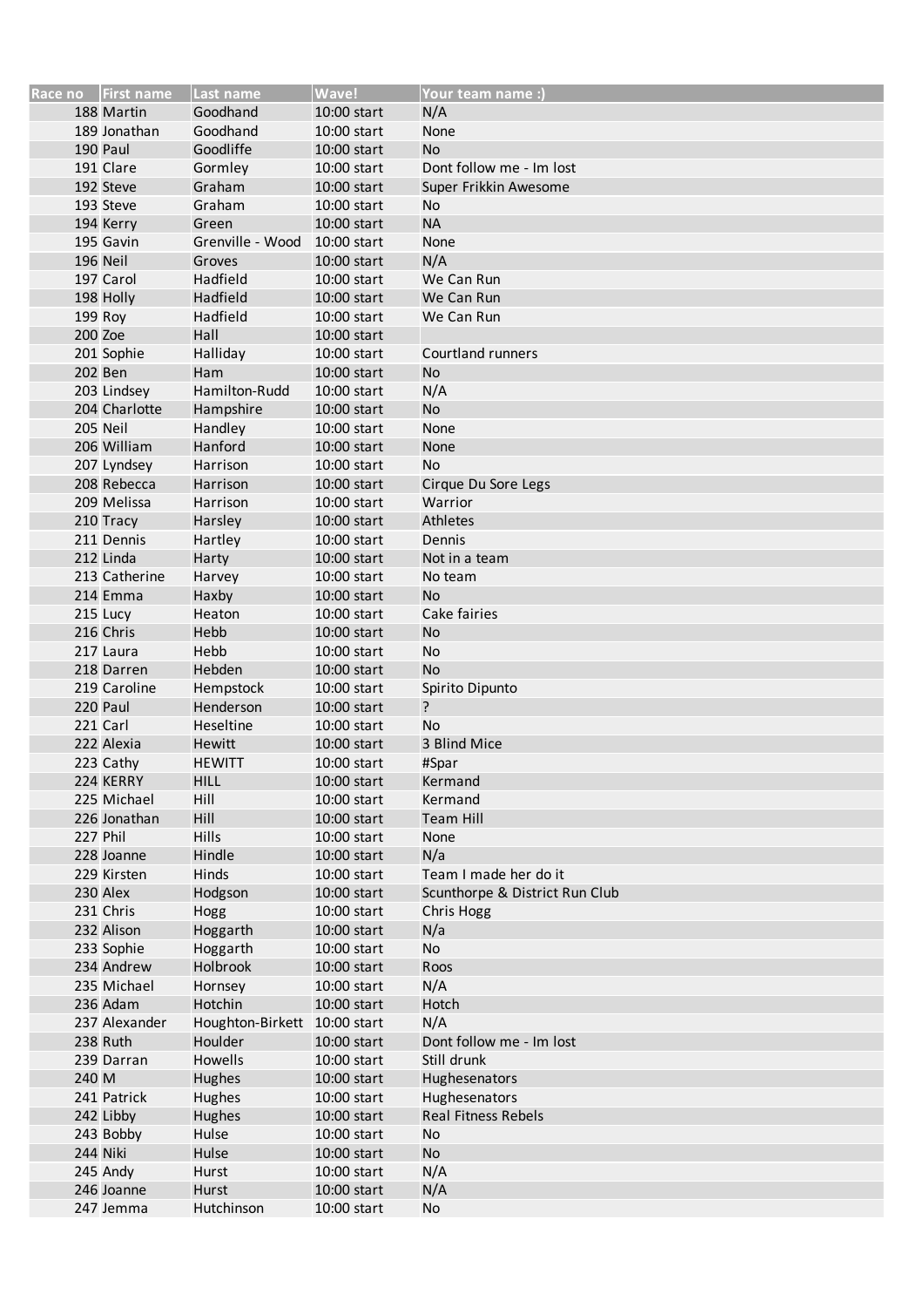|          | Race no First name | Last name       | Wave!       | <b>Your team name:)</b>             |
|----------|--------------------|-----------------|-------------|-------------------------------------|
|          | 248 Nick           | Isted           | 10:00 start | <b>Taters</b>                       |
|          | 249 Kathi          | Jacklin         | 10:00 start | <b>Dextess</b>                      |
|          | 250 Chris          | Jackson         | 10:00 start | None                                |
|          | 251 Anthony        | Jackson         | 10:00 start | Muddermen                           |
|          | 252 Alison         | Jackson         | 10:00 start | <b>Real Fitness Rebels</b>          |
|          | 253 Jack           | Jamieson        | 10:00 start | Elena & Jack                        |
|          | 254 Gabby          | Jeffrey         | 10:00 start | Gabz 15                             |
|          | 255 Polly          | Johnson         | 10:00 start | Polly                               |
|          | 256 Sarah          | Johnson         | 10:00 start | <b>East Park Warriors</b>           |
|          | 257 Nicola         | Johnson         | 10:00 start | <b>No</b>                           |
|          | 258 Steven         | Johnson         | 10:00 start | Steven Johnson                      |
|          | 259 Daniel         | Johnson         | 10:00 start | No Team                             |
|          | 260 Sarah          | Johnson         | 10:00 start | Warriors                            |
|          | 261 Ema            | Jowett          | 10:00 start |                                     |
|          | 262 Steve          | Joyce           | 10:00 start | Sj                                  |
|          | 263 Crystal        | Juggins         | 10:00 start | <b>Team Actfast</b>                 |
|          | 264 Hayden         | Keighley        | 10:00 start | <b>No</b>                           |
|          | 265 Mark           | Kelk            | 10:00 start | No                                  |
|          | 266 Sean           | King            | 10:00 start | <b>No</b>                           |
|          | 267 Helen          | Kirby-Hawkins   | 10:00 start | She keeps me wild, he keeps me sane |
|          | 268 Debbie         | Kirkham         | 10:00 start | <b>Real Fitness Rebels</b>          |
|          | 269 Sharon         | Lacey-Hatton    | 10:00 start | Sharon                              |
|          | 270 Joshua         | Latham          | 10:00 start | Na                                  |
|          | 271 Adam           | Leighton        | 10:00 start | N/A                                 |
|          | 272 Louise         | Leisk           | 10:00 start | Actfast                             |
|          | 273 Becky          | Lennox          | 10:00 start | <b>NA</b>                           |
|          | 274 Liam           | Lennox          | 10:00 start | <b>NA</b>                           |
|          | 275 Dave           | Lloyd           | 10:00 start |                                     |
| 276 Ian  |                    | Longstaffe      | 10:00 start | Longstaffe                          |
|          | 277 Suzanne        | Longstaffe      | 10:00 start | Longstaffe                          |
|          | 278 Hannah         | Lonsdale        | 10:00 start |                                     |
|          | 279 Jonathan       | Lonsdale        | 10:00 start |                                     |
|          | 280 Nicola         |                 | 10:00 start | Nikki                               |
| 281 Joe  |                    | Lowrey<br>Lyons | 10:00 start | Solo                                |
|          | 282 Simon          | Maddison        | 10:00 start | N/A                                 |
|          | 283 Neil           | Mail            | 10:00 start | The Mail Man                        |
|          | 284 Sophie         | Main            | 10:00 start | Running buddies                     |
|          | 285 Steph          |                 | 10:00 start | 3 Blind Mice                        |
|          | 286 Shane          | Major<br>Mann   | 10:00 start | She keeps me wild, he keeps me sane |
|          | 287 Anna           | Marshall        | 10:00 start | The Cowlings                        |
|          | 288 Jess           | Martin          | 10:00 start |                                     |
| 289 Ella |                    | Mason           | 10:00 start | Ding Dongs 21st                     |
|          | 290 Jacqueline     | Massingham      | 10:00 start | Spirito Dipunto                     |
|          | 291 Corrina        | Matthews        | 10:00 start | No                                  |
|          | 292 Paul           | Mayoh           | 10:00 start | None                                |
|          | 293 Gemma          | McArthur        | 10:00 start | <b>McArthurs</b>                    |
|          | 294 Shaun          | McArthur        | 10:00 start | <b>McArthurs</b>                    |
|          | 295 Dan            | Mccormack       | 10:00 start | Dan                                 |
|          | 296 Susan          | McIntyre        | 10:00 start | None                                |
|          | 297 Nigel          | Mckay           | 10:00 start | Τ                                   |
|          | 298 Carina         | Mclean          | 10:00 start | <b>East Park Warriors</b>           |
|          | 299 Kevin          | Meaney          | 10:00 start | N/A                                 |
|          | 300 Leon           | Milner          | 10:00 start | No                                  |
|          | 301 Stephen        | Moran           | 10:00 start | Kopites                             |
|          | 302 Stacey         | Moran           | 10:00 start |                                     |
|          | 303 Carla          | Moreira         | 10:00 start | Kopites<br>Plantpowered             |
|          | 304 Rita           | Moreira         | 10:00 start | Plantpowered                        |
|          | 305 Dan            | <b>Morris</b>   | 10:00 start | None                                |
|          | 306 Ryan           |                 |             |                                     |
|          |                    | Morris          | 10:00 start | Ryan<br>Kirbs and Tash              |
|          | 307 Kirby          | Moss            | 10:00 start |                                     |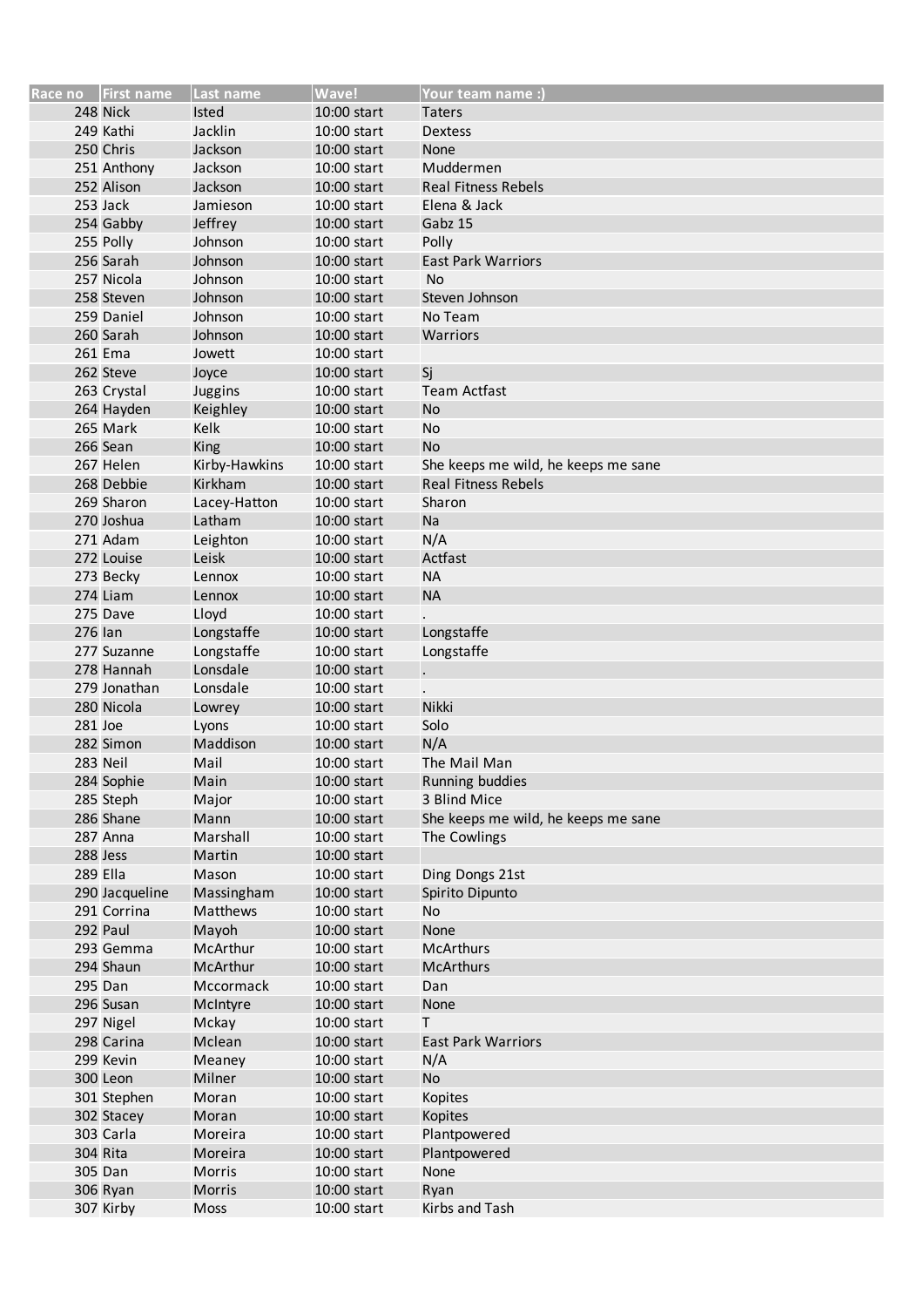|          | Race no First name        | Last name       | <b>Wave!</b> | Your team name :)            |
|----------|---------------------------|-----------------|--------------|------------------------------|
|          | 308 Rachel                | Mumford         | 10:00 start  | The villagers                |
|          | 309 Shaun                 | Musgrave        | 10:00 start  | No                           |
|          | 310 Andy                  | Naylor          | 10:00 start  | No Team                      |
|          | 311 Drew                  | Needler         | 10:00 start  | <b>No</b>                    |
|          | 312 Raymond               | <b>Nicholas</b> | 10:00 start  | <b>No</b>                    |
|          | 313 Issy                  | <b>Nicholls</b> | 10:00 start  | N/A                          |
| 314 Jo   |                           | Nicholson       | 10:00 start  | Mum and daughter             |
|          | 315 Rubie                 | Nicholson       | 10:00 start  | Mum and daughter             |
|          | 316 Adam                  | Northage        | 10:00 start  | <b>Band of Runners</b>       |
|          | 317 Austen                | Nuttall         | 10:00 start  | None                         |
|          | 318 Scott                 | Ogden           | 10:00 start  | Wogden                       |
|          | 319 Kirsty                | Pamment         | 10:00 start  | N/A                          |
|          | 320 Steven                | Payne           | 10:00 start  | <b>No</b>                    |
|          | 321 Mandy                 | Payton OConnell | 10:00 start  | Running buddies              |
|          | 322 Danielle              | Peacock         | 10:00 start  | <b>Athletes</b>              |
|          | 323 Lynn                  | Pearson         | 10:00 start  | The Tortoise and the Hare    |
|          | 324 Abigail               | Pearson         | 10:00 start  | None                         |
|          | 325 Daniel                | Pearson         | 10:00 start  | Tortoise and the hare        |
|          | 326 Ronnie                | Phillips        | 10:00 start  | Scunthorpe military bootcamp |
|          | 327 Ciaran                | Phipps          | 10:00 start  | <b>Courtland Runners</b>     |
|          | 328 Christopher           | Pratt           | 10:00 start  | <b>Team Short Shorts</b>     |
| 329 Ian  |                           | Proctor         | 10:00 start  | The Tortoise and the Hare    |
|          | 330 Will                  | Rae             | 10:00 start  | <b>KuHAC</b>                 |
|          | 331 Gail                  | Raeburn         | 10:00 start  | Na                           |
|          | 332 Mia                   | Raisborough     | 10:00 start  | Im with them                 |
|          | 333 Jenni                 | Rawlings        | 10:00 start  | <b>East Park Warriors</b>    |
|          | 334 Hayley                | Rayworth        | 10:00 start  | Hay-Jo                       |
|          | 335 Sally                 | Rigby           | 10:00 start  | <b>Real Fitness Rebels</b>   |
|          | 336 Lamara                | Robb            | 10:00 start  | Broken hearted girl          |
|          | 337 Leanne                | Roberts         | 10:00 start  | Na                           |
|          | 338 Vikk i                | Robinson        | 10:00 start  |                              |
|          | 339 REBECCA               | Robinson        | 10:00 start  | No team                      |
|          | 340 Charlie               | Robinson        | 10:00 start  | Mud is Good                  |
|          | 341 Nicola                | Robinson        | 10:00 start  | <b>Goxhill Gallopers</b>     |
|          | 342 Natasha               | Robinson        | 10:00 start  | Sole survivor                |
|          | 343 Marc                  | Rockall         | 10:00 start  | N/A                          |
|          | 344 Natasha               | Rockall         | 10:00 start  | N/A                          |
|          | 345 Hannah                | Rose            | 10:00 start  | No                           |
|          | 346 Chris                 | Rouse           | 10:00 start  | Mud Wolf                     |
|          | 347 Jamie                 | Rowe            | 10:00 start  | <b>NA</b>                    |
|          | 348 Suzanne               | Rowlands        | 10:00 start  | <b>Cake Fairies</b>          |
| 349 Stu  |                           | Rushworth       | 10:00 start  | <b>East Park Warriors</b>    |
| 350 Zoe  |                           | Ruston          | 10:00 start  | Just Run Hunmanby            |
|          | 351 Christina             | Sanderson       | 10:00 start  | Act fast                     |
| 352 Lisa |                           | Schygiol        | 10:00 start  |                              |
|          | 353 Suzanne               | Scott           | 10:00 start  | N/A                          |
|          | 354 Lyndsey               | Scullion        | 10:00 start  | <b>Goxhill Gallopers</b>     |
|          | 355 Katie                 | Scutt           | 10:00 start  | Katie                        |
|          | 356 Leigh                 | Selby           | 10:00 start  | None                         |
|          | 357 Louise                | Selby           | 10:00 start  | Mudtastic                    |
|          | 358 Joann                 | Sellars         | 10:00 start  |                              |
|          | 359 Kieran                | Sembiante       | 10:00 start  | Hay-Jo<br>N/A                |
|          | 360 Kathryn               | Shaw            | 10:00 start  | Waddo warriors               |
|          |                           |                 |              |                              |
|          | <b>361 Paul</b>           | Sheach          | 10:00 start  | Mudtastic                    |
|          | 362 Andreas               | Short           | 10:00 start  | N/A                          |
|          | 363 Catherine<br>364 Paul | Smart           | 10:00 start  | SmartyParty                  |
|          |                           | Smart           | 10:00 start  | SmartyParty                  |
|          | 365 Emma                  | Smith           | 10:00 start  | None                         |
|          | 366 Carl                  | Snowden         | 10:00 start  | Not in a team                |
|          | 367 Lorna                 | Spalding        | 10:00 start  | No                           |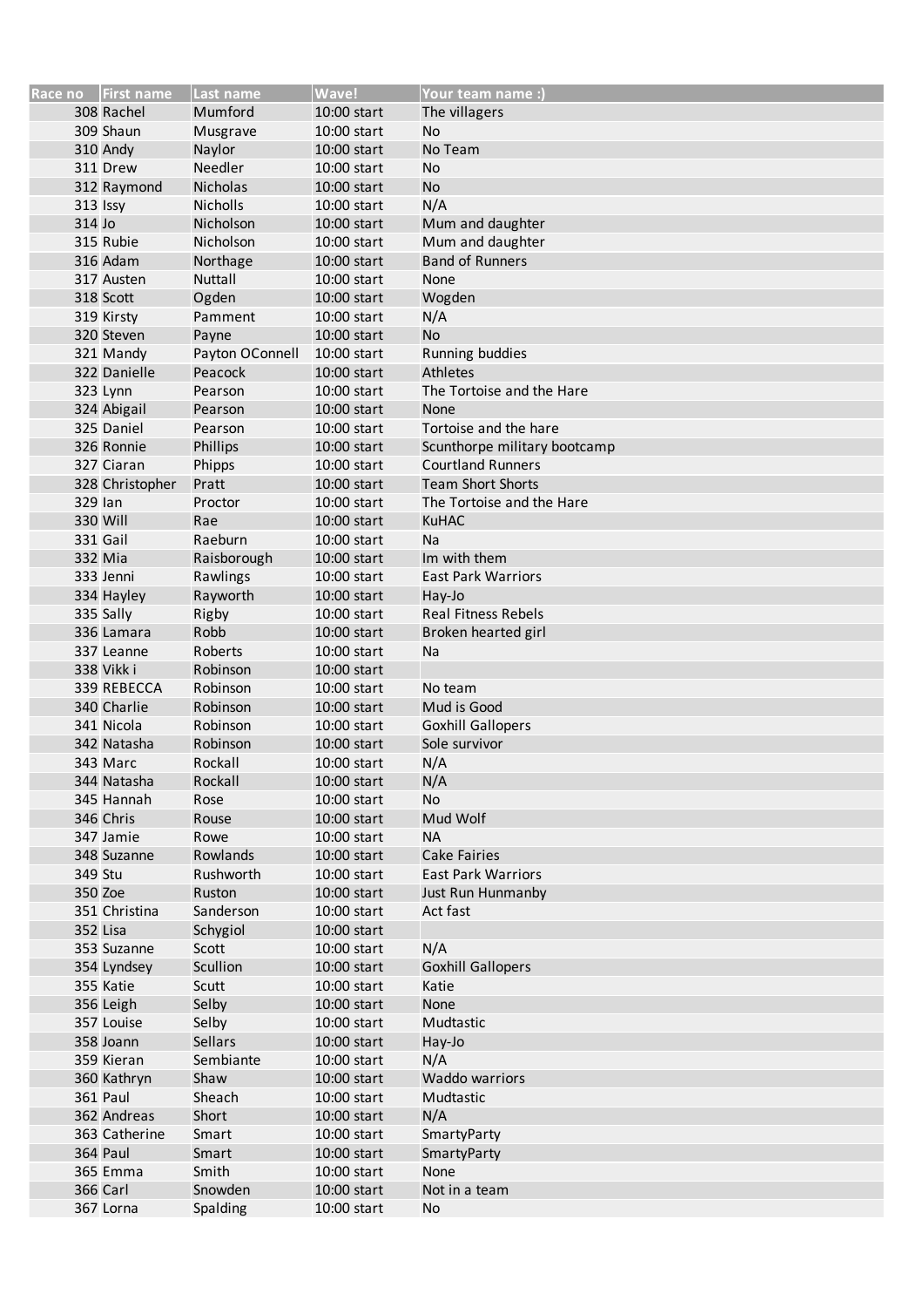|         | Race no   First name | Last name        | Wave!                      | Your team name :)                |
|---------|----------------------|------------------|----------------------------|----------------------------------|
|         | 368 Nikki            | Speck            | 10:00 start                | Specktacular!                    |
|         | 369 Will             | Speck            | 10:00 start                | Specktacular!                    |
|         | 370 Laura            | Spencer          | 10:00 start                | Not in a team                    |
|         | 371 Annette          | Stamp            | 10:00 start                | None                             |
|         | 372 Tracey           | Standham         | 10:00 start                | Not in a team                    |
|         | 373 Nikki            | Statham          | 10:00 start                | Nikki                            |
|         | 374 Jamie            | Stephenson       | 10:00 start                | DadbodV2.0                       |
|         | 375 Kate             | Stevenson        | 10:00 start                | No                               |
|         | 376 Kristy           | Stone            | 10:00 start                | N/A                              |
|         | 377 Andy             | Store            | 10:00 start                | No                               |
|         | 378 Joanna           | Stratford        | 10:00 start                | Joanna                           |
|         | 379 Louise           | Stronach         | 10:00 start                | Sister Squad                     |
|         | 380 Laura            | Sydney           | 10:00 start                | <b>Team Syd</b>                  |
|         | 381 Jack             | Taylor           | 10:00 start                | N/a                              |
| 382 Vic |                      | Taylor           | 10:00 start                |                                  |
|         | 383 Amlie            | Taylor           | 10:00 start                | N/A                              |
|         | 384 Andy             | Taylor           | 10:00 start                | No                               |
|         | 385 Andy             | Taylor           | 10:00 start                | The villagers                    |
|         | 386 Irene            | Taylor           | 10:00 start                | Running buddies                  |
|         | 387 Richard          |                  |                            |                                  |
|         | 388 Sarah            | Taylor<br>Thomas | 10:00 start<br>10:00 start | Running buddies<br>The villagers |
|         |                      |                  |                            |                                  |
|         | 389 Mike             | Thompson         | 10:00 start                | Give it a go                     |
|         | 390 Jonathan         | Thompson         | 10:00 start                | $\mathbf{1}$                     |
|         | <b>391 Paul</b>      | Thornton         | 10:00 start                | $\overline{\phantom{a}}$         |
|         | 392 Chloe            | Thornton         | 10:00 start                | Chloe                            |
|         | 393 Nikki            | Tinker           | 10:00 start                | Tinks                            |
|         | 394 Debbie           | Tipper           | 10:00 start                | Super Frikkin Awesome            |
|         | 395 Scott            | <b>Tock</b>      | 10:00 start                | None                             |
|         | 396 Andrew           | Todd             | 10:00 start                | Na                               |
|         | 397 Paul             | Tomlin           | 10:00 start                | Give it a go                     |
| 398 Liz |                      | Tooke            | 10:00 start                | N/A                              |
|         | 399 Steve            | Topham           | 10:00 start                | The villagers                    |
|         | 400 Chris            | Torrance         | 10:00 start                |                                  |
|         | 401 Selina           | Town             | 10:00 start                | No                               |
|         | 402 Katrina          | Towse            | 10:00 start                | Kat                              |
|         | 403 Sam              | <b>Tracey</b>    | 10:00 start                | No                               |
|         | 404 Simon            | Turner           | 10:00 start                | N/a                              |
|         | 405 Rhiannon         | Turner           | 10:00 start                | <b>RJG</b>                       |
|         | 406 Bethany          | Turtle           | 10:00 start                | N/A                              |
|         | 407 Willow           | Van Landeghem    | 10:00 start                | If in doubt flat out!            |
|         | 408 Sophie           | Vicary           | 10:00 start                |                                  |
|         | 409 Keith            | Wainman          | 10:00 start                |                                  |
|         | 410 Rebecca          | Walker           | 10:00 start                | Mrs b                            |
|         | 411 BEN              | <b>WALSTER</b>   | 10:00 start                | <b>Band of Runners</b>           |
|         | 412 Rebecca          | Wardlow          | 10:00 start                | Bec n Babs                       |
|         | 413 Anna             | Warner           | 10:00 start                | Danger Squad                     |
|         | 414 Reece            | Washington       | 10:00 start                | Will, Reece & Mike??             |
|         | 415 Jackie           | Watson           | 10:00 start                | <b>Team Watson</b>               |
|         | 416 Kevin            | Watson           | 10:00 start                | <b>Team Watson</b>               |
|         | 417 Fiona            | Watts            | 10:00 start                | Nope                             |
|         | 418 Siobhan          | Webb             | 10:00 start                | N/a                              |
|         | 419 Vicky            | West             | 10:00 start                | N/a                              |
|         | 420 Rachel           | Weston           | 10:00 start                | <b>Team Weston</b>               |
|         | 421 Trevor           | Weston           | 10:00 start                | <b>Team Weston</b>               |
|         | 422 Claire           | Wheat            | 10:00 start                | <b>NA</b>                        |
|         | 423 Paul             | Whitham          | 10:00 start                | Paul                             |
|         | 424 Charlotte        | Whittle          | 10:00 start                |                                  |
|         | 425 Debbie           | Whitwood         | 10:00 start                | N/a                              |
|         | 426 Matt             | Whitwood         | 10:00 start                | N/a                              |
|         | 427 Grace            | Whomersley       | 10:00 start                | Grace                            |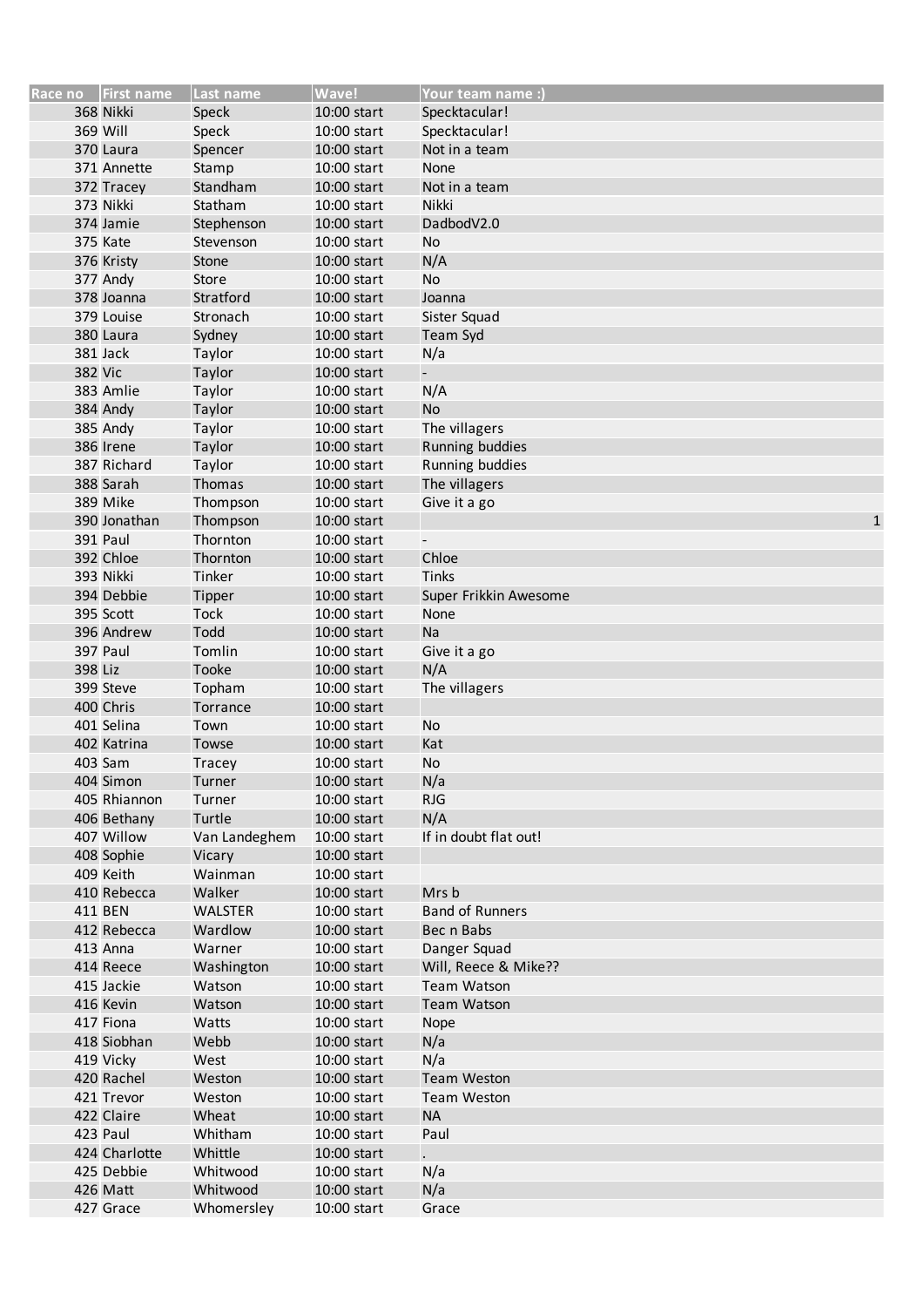|         | Race no   First name      | Last name          | <b>Wave!</b> | <b>Your team name:)</b>     |
|---------|---------------------------|--------------------|--------------|-----------------------------|
|         | 428 Sean                  | Willis             | 10:00 start  | N/A                         |
|         | 429 Andy                  | Wilson             | 10:00 start  | No                          |
|         | 430 James                 | Windle             | 10:00 start  | Wogden                      |
|         | 431 Curtis                | Wood               | 10:00 start  | N/A                         |
|         | 432 Paul                  | Woodgate           | 10:00 start  | N/A                         |
|         | 433 Amanda                | Woodthorpe         | 10:00 start  | <b>Not</b>                  |
|         | 434 Lucy                  | Wright             | 10:00 start  | Lucy                        |
| 500 Jan |                           | Ainley             | 12:00 start  | Muddy mums!                 |
|         | 501 Peter                 | Allan              | 12:00 start  | Whippets                    |
|         | 502 SONIA                 | <b>ALLEN</b>       | 12:00 start  | Sonia Allen                 |
|         | 503 David                 | Allison            | 12:00 start  | <b>Team Allison</b>         |
|         | 504 Julie                 | Allison            | 12:00 start  | <b>Team Allison</b>         |
|         | 505 JENNIFER              | <b>ANDERSON</b>    | 12:00 start  | Just Run Hunmanby           |
|         | 506 Sarah                 | Ballantyne         | 12:00 start  | Party at the back           |
|         | 507 Mark                  | <b>Barker</b>      | 12:00 start  | <b>Vikings</b>              |
|         | 508 Emma                  | <b>Bashforth</b>   | 12:00 start  | <b>Hatfield Mudders</b>     |
|         | 509 Donna                 | <b>Bews</b>        | 12:00 start  | <b>No</b>                   |
|         | 510 Hannah                | Binnington         | 12:00 start  | <b>Black Rats</b>           |
|         | 511 Hetty                 | Blakey             | 12:00 start  | Poppy_babywithdownsyndrome  |
|         | 512 Jayne                 | <b>Booth</b>       | 12:00 start  | Legs Miserables             |
|         | 513 Mick                  | <b>Bowers</b>      | 12:00 start  | Hatfield mudders            |
|         | 514 Nicky                 | <b>Braithwaite</b> | 12:00 start  | Vikings                     |
|         | 515 Danny                 | <b>Brewer</b>      | 12:00 start  | <b>Vikings</b>              |
|         | 516 Kayleigh              | <b>Brewer</b>      | 12:00 start  | <b>Vikings</b>              |
|         | 517 Frances               | <b>Brook</b>       | 12:00 start  | Up for anything besties!    |
|         | 518 Nicola                | <b>Burrows</b>     | 12:00 start  | Military Fitness Bootcamp   |
|         | 519 Amie                  | Cawdron            | 12:00 start  | Hayley sickler-web          |
|         | 520 Marc                  | Chance             | 12:00 start  | <b>Black Rats</b>           |
|         | 521 Rosie                 | Chapman            | 12:00 start  | Just Run Hunmanby           |
|         | 522 Claire                | Chapman            | 12:00 start  | <b>Vikings</b>              |
|         | 523 David                 | Chapman            | 12:00 start  | Vikings                     |
|         | 524 Karen                 | Chapman            | 12:00 start  | <b>Bell'ers</b>             |
|         | 525 Simon                 | Chapman            | 12:00 start  | <b>Bell'ers</b>             |
|         | 526 Gemma                 | Cheevers           | 12:00 start  | N/a                         |
|         | 527 Bev                   | Chesman            | 12:00 start  | Legs Miserables             |
|         | 528 Marie-Clare Churchman |                    | 12:00 start  | The Breast Strokers         |
|         | 529 Steve                 | Clayton            | 12:00 start  | <b>Black Rats</b>           |
|         | 530 Christian             | Clegg              | 12:00 start  | <b>Black Rats</b>           |
|         | 531 Sally                 | Connolly           | 12:00 start  | Up for anything besties!    |
|         | 532 Diana                 | Connolly           | 12:00 start  | <b>TEAM CONNOLLY</b>        |
|         | 533 Heather               | Connolly           | 12:00 start  | <b>TEAM CONNOLLY</b>        |
|         | 534 Jackie                | Cooke              | 12:00 start  | Mud Sweat & Beers           |
|         | 535 Helen                 | Coombe             | 12:00 start  | <b>Bellers</b>              |
| 536 Zoe |                           | Cox                | 12:00 start  | Galloping girls             |
|         | 537 Sylv                  | Creasey            | 12:00 start  | Mad for it                  |
|         | 538 Stella                | Crookes            | 12:00 start  | Sweaty Betty's              |
|         | 539 Ashley                | Dalton             | 12:00 start  | N/A                         |
|         | 540 Steven                | Davies             | 12:00 start  | N/A                         |
|         | 541 Tracy                 | Davies             | 12:00 start  | N/A                         |
|         | 542 Yvonne                | Davison            | 12:00 start  | Team with the best pet dogs |
|         | 543 Katie                 | Deaville           | 12:00 start  | Just Run Hunmanby           |
|         | 544 Gareth                | Denovan            | 12:00 start  | Mud, Sweat and Beers        |
|         | 545 Mel                   | Dent               | 12:00 start  | <b>Team Dent</b>            |
|         | 546 Stacey                | Dent               | 12:00 start  | <b>Team Dent</b>            |
|         | 547 Yvette                | Dent               | 12:00 start  | <b>Team Dent</b>            |
|         | 548 Tanya                 | Dillon             | 12:00 start  | <b>Black Rats</b>           |
| 549 Joe |                           | Dixon              | 12:00 start  | <b>Black Rats</b>           |
|         | 550 Hayley                | Dobson             | 12:00 start  | Just run hunmanby           |
|         | 551 Paula                 | Ellerington        | 12:00 start  | Muddy mums!                 |
|         | 552 Helen                 | Elstub             | 12:00 start  | The Breast Strokers         |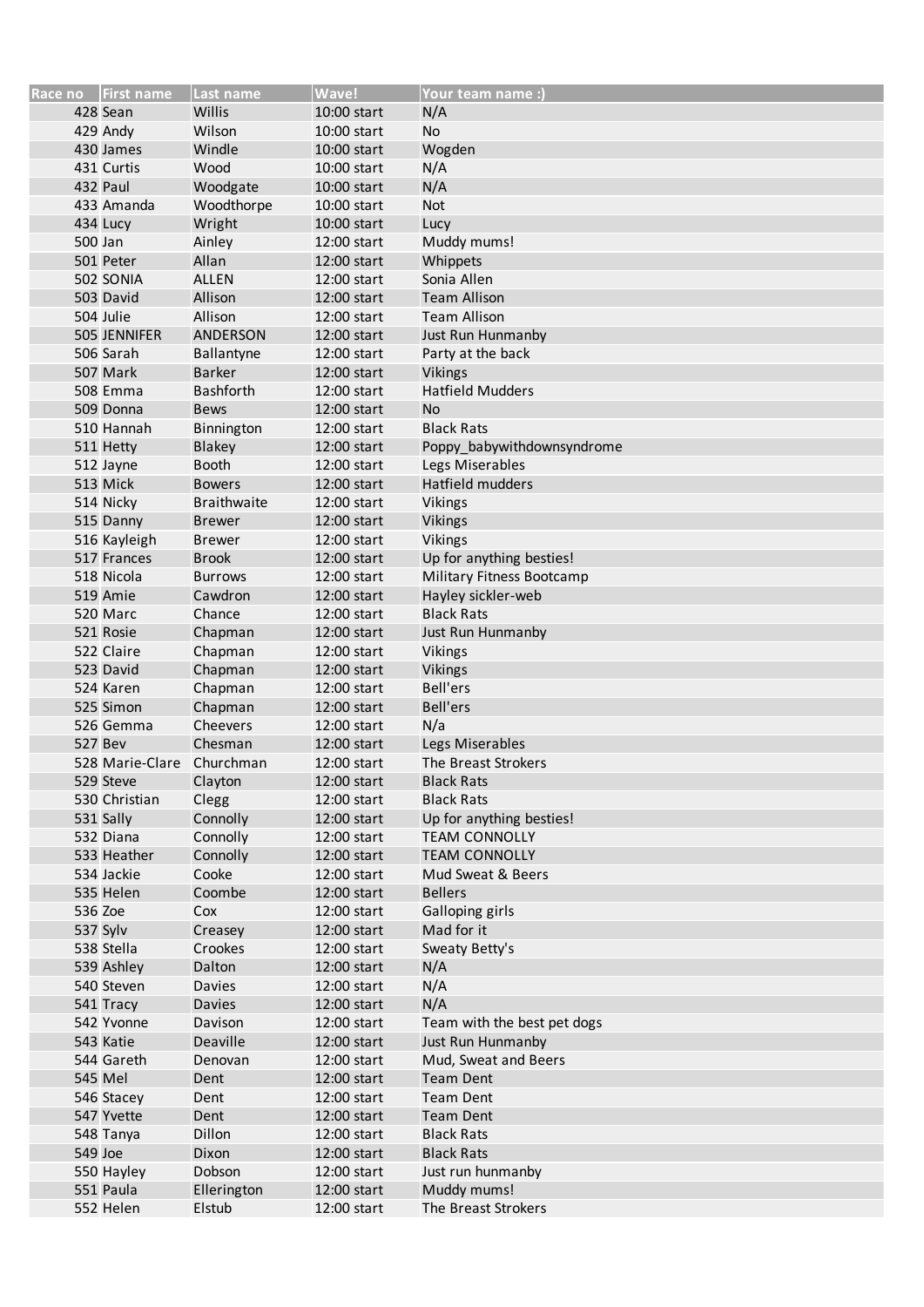|         | Race no First name       | Last name     | <b>Wave!</b> | <b>Your team name :)</b>   |
|---------|--------------------------|---------------|--------------|----------------------------|
|         | <b>553 Paul</b>          | Finch         | 12:00 start  | It's Paul's fault          |
|         | 554 Steve                | Finch         | 12:00 start  | It's Paul's fault          |
|         | 555 Wendy                | Fisher        | 12:00 start  | The Sweaty Bettys          |
|         | 556 Kim                  | Fletcher      | 12:00 start  | N/a                        |
|         | 557 Mark                 | Fox           | 12:00 start  | Mud, Sweat and Beers       |
|         | 558 Graham               | French        | 12:00 start  | <b>Black Rats</b>          |
|         | 559 Tracey               | Fussey        | 12:00 start  | <b>S Factor Fitness</b>    |
|         | 560 Julie                | Glover        | 12:00 start  | <b>Hatfield Mudders</b>    |
|         | 561 Louise               | Grant         | 12:00 start  | Just run hunmanby          |
|         | 562 Emma                 | Greensmith    | 12:00 start  | Muddy mums!                |
|         | <b>563 Tina</b>          | Guttridge     | 12:00 start  | Muddy mums!                |
|         | <b>564 Anne</b>          | Harrison      | 12:00 start  | Theodora's                 |
|         | 565 Claire Louise Hassan |               | 12:00 start  | Mud Sweat & Beers          |
|         | 566 Shelley              | Hemsley       | 12:00 start  | None                       |
|         | 567 Debbie               | Hepworth      | 12:00 start  | Up for anything besties!   |
|         | 568 Rachel               | Herbert       | 12:00 start  | Mud Sweat & Beers          |
|         | 569 Gary                 | Hewitt        | 12:00 start  |                            |
|         | 570 Heledd               | Heywood       | 12:00 start  | Mucky pups                 |
|         | 571 Denise               | Hoban         | 12:00 start  | <b>Bell'ers</b>            |
|         | 572 Rebecca              | <b>Holmes</b> | 12:00 start  | Just run Hynmanby          |
|         | 573 Mike                 | Hope          | 12:00 start  | <b>No</b>                  |
|         | 574 Rachelle             | Houldsworth   | 12:00 start  | <b>HATFIELD MUDDERS</b>    |
|         | 575 Faye                 | Howe          | 12:00 start  | <b>Hatfield Mudders</b>    |
|         | 576 Becci                | Ireland       | 12:00 start  | Crazies                    |
|         | 577 Emily                | Jennings      | 12:00 start  | It's Paul's fault          |
|         | 578 Sally                | Jewitt        | 12:00 start  | Vikings                    |
|         | 579 Helen                | Jones         | 12:00 start  | Gainsborough Ladies RUFC   |
|         | 580 Leanne               | Kapka         | 12:00 start  | S Factor Fitness           |
|         | 581 George               | Kavanagh      | 12:00 start  | <b>Bell'ers</b>            |
|         | 582 Rebecca              | Kendall       | 12:00 start  | Muddy mums!                |
|         | 583 Amanda               | Kershaw       | 12:00 start  | Just run hunmanby          |
|         | <b>584 Dev</b>           | Kufton        | 12:00 start  | <b>Black Rats</b>          |
|         | 585 Vicky                | Lancaster     | 12:00 start  | <b>Hatfield Mudders</b>    |
|         | 586 Debbie               | Law           | 12:00 start  | Vikings                    |
|         | <b>587 Elle</b>          | Lawson        | 12:00 start  | N/a                        |
|         | 588 Donna                | Lee           | 12:00 start  | N/a                        |
|         | 589 Gemma                | Liddell       | 12:00 start  | Vikings                    |
|         | 590 Carrie               | Loftus        | 12:00 start  | Poppy_babywithdownsyndrome |
|         | 591 Ellie                | Low           | 12:00 start  | 1 Fast 1 Furious           |
|         | 592 Janet                | MacGregor     | 12:00 start  | (No name yet)              |
|         | 593 Keith                | Maddison      | 12:00 start  | Mad for it                 |
|         | 594 Victoria             | Maddison      | 12:00 start  | It's Paul's fault          |
|         | 595 Michelle             | Matthews      | 12:00 start  | Muddy mums!                |
|         | 596 Sharon               | Mccann        | 12:00 start  | 2 nutters                  |
|         | 597 John                 | Merrett       | 12:00 start  | Mud, Sweat and Beers       |
|         | 598 Donna                | Miles         | 12:00 start  | <b>Bellers</b>             |
|         | 599 Evlin                | Mitchell      | 12:00 start  | Gainsborough Ladies RUFC   |
|         | 600 Neil                 | Moore         | 12:00 start  | <b>Hatfield Mudders</b>    |
|         | 601 Maria                | Morais hadley | 12:00 start  | It's Paul's fault          |
| 602 Lee |                          | Needham       | 12:00 start  | <b>Hatfield Mudders</b>    |
|         | 603 Charlotte            | Newlands      | 12:00 start  | S Factor Fitness           |
|         | 604 Samantha             | Oxborough     | 12:00 start  | Bell'ers                   |
| 605 Abi |                          | Page          | 12:00 start  |                            |
|         | 606 Billy                | Pardoe        | 12:00 start  | The Bob scratchers         |
|         | 607 Emma                 | Parkinson     | 12:00 start  | Stoff                      |
|         | 608 Bethany              | Parsons       | 12:00 start  | Gainsborough Ladies RUFC   |
|         | 609 David                | Peacock       | 12:00 start  | Will run for beer          |
|         | 610 Elizabeth            | Pearson       | 12:00 start  | None                       |
|         | 611 Jodie                | Platt         | 12:00 start  | Crazies                    |
|         | 612 John                 | Rickells      | 12:00 start  | <b>Black Rats</b>          |
|         |                          |               |              |                            |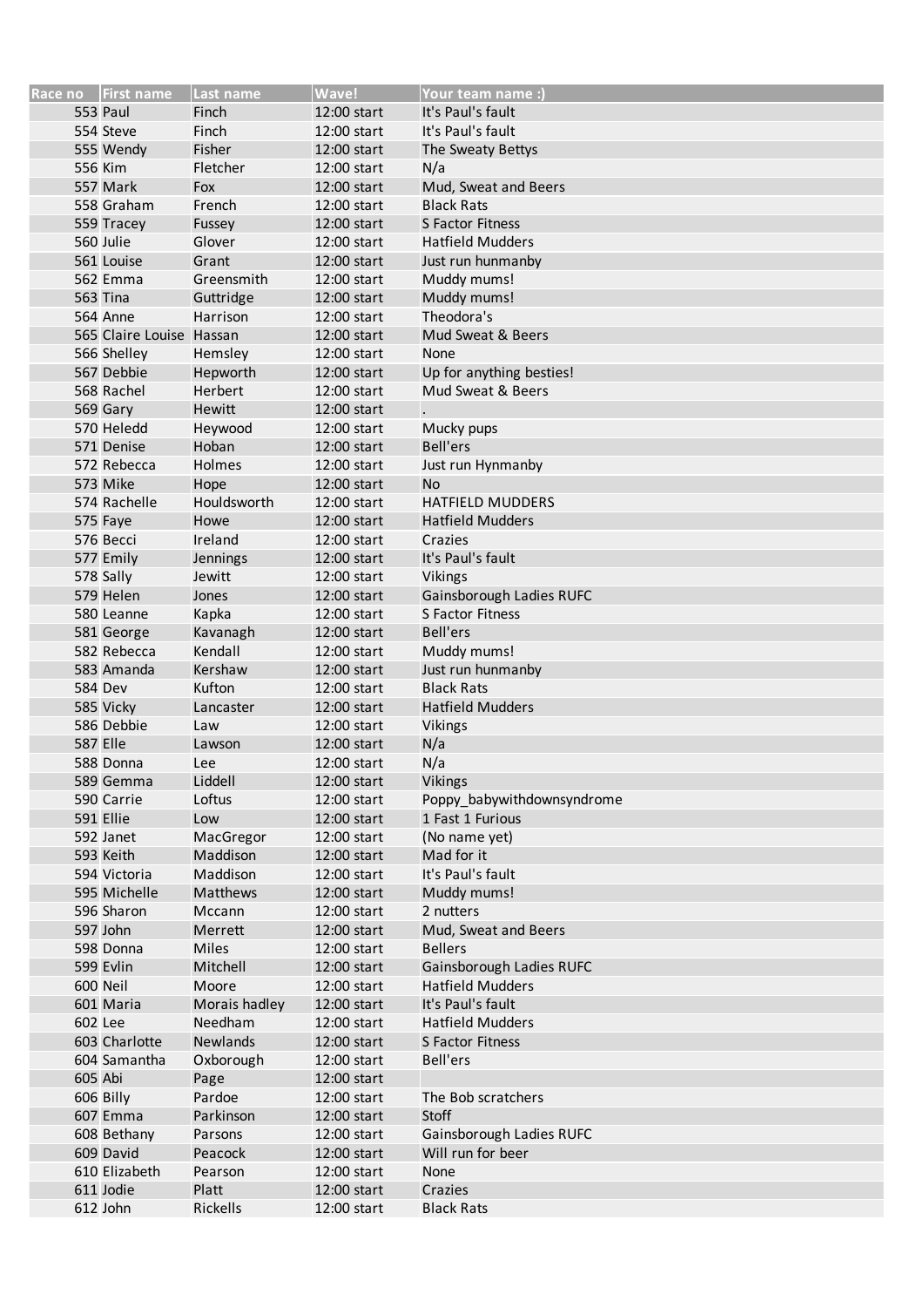|         | Race no   First name | Last name        | Wave!       | Your team name :)                                                 |
|---------|----------------------|------------------|-------------|-------------------------------------------------------------------|
|         | 613 Eleanor          | Rogerson         | 12:00 start | Team with the best pet dogs                                       |
| 614 Zoe |                      | Ruston           | 12:00 start | Just Run Hunmanby                                                 |
|         | 615 Helen            | Ryan             | 12:00 start | 2 nutters                                                         |
|         | 616 Emma             | Samson           | 12:00 start | Doing our best                                                    |
|         | 617 Harry            | Samson           | 12:00 start | Doing our best                                                    |
| 618 lan |                      | Samson           | 12:00 start | Doing our best                                                    |
|         | 619 Briony           | Sedgwick         | 12:00 start | Sweaty Betty's                                                    |
|         | 620 Hayley           | Sickler-Webb     | 12:00 start | Hayley Sickler-Webb                                               |
|         | 621 Ashley           | Simpson          | 12:00 start | 1 Fast 1 Furious                                                  |
|         | 622 David            | Simpson          | 12:00 start | Mud Sweat & Beers                                                 |
|         | 623 Jillian          | Smith            | 12:00 start | Scunthorpe military bootcamp                                      |
|         | 624 Lauren           | Snell            | 12:00 start | <b>Sweaty Bettys</b>                                              |
|         | 625 Thomas           | Stamp            | 12:00 start |                                                                   |
|         | 626 Faye             | Stothard         | 12:00 start | Stoff                                                             |
|         | 627 Jason            | Stothard         | 12:00 start | Stoff                                                             |
| 628 Jan |                      | Stott            | 12:00 start | Whippets                                                          |
|         | 629 Amber            | <b>Street</b>    | 12:00 start | Gainsborough Ladies RUFC                                          |
|         | 630 Hailey           | <b>Street</b>    | 12:00 start | Gainsborough Ladies RFU                                           |
|         | 631 Marc             | Sutton           | 12:00 start | Will run for beer                                                 |
|         | 632 Racheal          | Sutton           | 12:00 start | Will run for beer                                                 |
|         | 633 Hannah           |                  | 12:00 start |                                                                   |
|         | 634 Karen            | Taylor           |             | Allegro                                                           |
|         |                      | Taylor           | 12:00 start | The Taylcakes                                                     |
|         | 635 Ross             | Thomson          | 12:00 start | .                                                                 |
|         | 636 Sam              | Tomlinson        | 12:00 start | The Breast Strokers                                               |
|         | 637 Tamla            | Utley            | 12:00 start | Just Run Hunmanby                                                 |
|         | 638 Hayley           | Vallance         | 12:00 start | Galloping girls                                                   |
|         | 639 Elliott          | Wagstaff         | 12:00 start | Mud Sweat & Beers                                                 |
|         | 640 Chris            | Wallis           | 12:00 start |                                                                   |
|         | 641 Helen            | Watling          | 12:00 start | N/A                                                               |
|         | 642 Sally            | Weston           | 12:00 start | The Breast Strokers                                               |
|         | 643 Nick             | White            | 12:00 start | <b>Sweaty Betty</b>                                               |
|         | 644 Helen            | Whitham          | 12:00 start | <b>No</b>                                                         |
|         | 645 Lindsey          | Wilkinson        | 12:00 start | <b>Hatfield Mudders</b>                                           |
|         | 646 David            | Williams         | 12:00 start |                                                                   |
|         | 647 Thomas           | Wise             | 12:00 start | The Bob scratchers                                                |
|         | 648 Katherine        | Wright           | 12:00 start | No                                                                |
|         | 649 Gerald           | Zarcilla         | 12:00 start | Allegro                                                           |
|         | 650 Olivia           | Ablett           | 12:00 start | Nergie Fitness                                                    |
|         | 651 Amy              | Aistrop          | 12:00 start | <b>Team Oades</b>                                                 |
|         | 652 Sharon           | Allen            | 12:00 start | Grimsby and Cleethorpes Biggest Losers                            |
|         | 653 Tracey           | Andrews          | 12:00 start | <b>CRC Rogue Fairies</b>                                          |
|         | 654 Christian        | Ashton           | 12:00 start | Cripple                                                           |
| 655 Mij |                      | <b>Bailey</b>    | 12:00 start | Andy barker                                                       |
|         | 656 Ruth             | <b>Baillie</b>   | 12:00 start | S Factor Fitness                                                  |
|         | 657 Andy             | <b>Barker</b>    | 12:00 start | Andy barker                                                       |
|         | 658 Sarah            | Bateman          | 12:00 start | Crispy's doing it for cake crew                                   |
|         | 659 Michelle         | <b>Bean</b>      | 12:00 start | Grimsby & Cleethorpes biggest loser health and well being group   |
|         | 660 Jason            | Bell             | 12:00 start | <b>S Factor Fitness</b>                                           |
|         | 661 Samantha         | Bell             | 12:00 start | S Factor Fitness                                                  |
|         | 662 Samantha         | Berry            | 12:00 start | Grimsby & Cleethorpes Biggest Looser Health & Wellbeing Group     |
|         | 663 Jacky            | <b>Birkett</b>   | 12:00 start |                                                                   |
|         | 664 Amanda           | Blackham         | 12:00 start | North Donny Runners                                               |
|         | 665 Caroline         | <b>Boff</b>      | 12:00 start | Heading for the finish Wine                                       |
|         | 666 David            | <b>Boundy</b>    | 12:00 start | Level 2                                                           |
|         | 667 Hayley           | <b>Broadbent</b> | 12:00 start |                                                                   |
|         | 668 Debbie           | Brown            | 12:00 start | Alkborough Adventurers                                            |
|         | 669 Sarah            | <b>Brown</b>     | 12:00 start | <b>CRC Rogue Fairies</b>                                          |
|         | 670 Laura            | <b>Brown</b>     | 12:00 start | <b>GRIMSBY AND CLEETHORPES BIGGEST LOSERS</b>                     |
|         | 671 Denise           | <b>Burns</b>     | 12:00 start | Grimsby and Cleethorpes Biggest Losers Health and Wellbeing Group |
|         | 672 Martin           | <b>Burns</b>     | 12:00 start | Grimsby and Cleethorpes Biggest Losers Health and Wellbeing Group |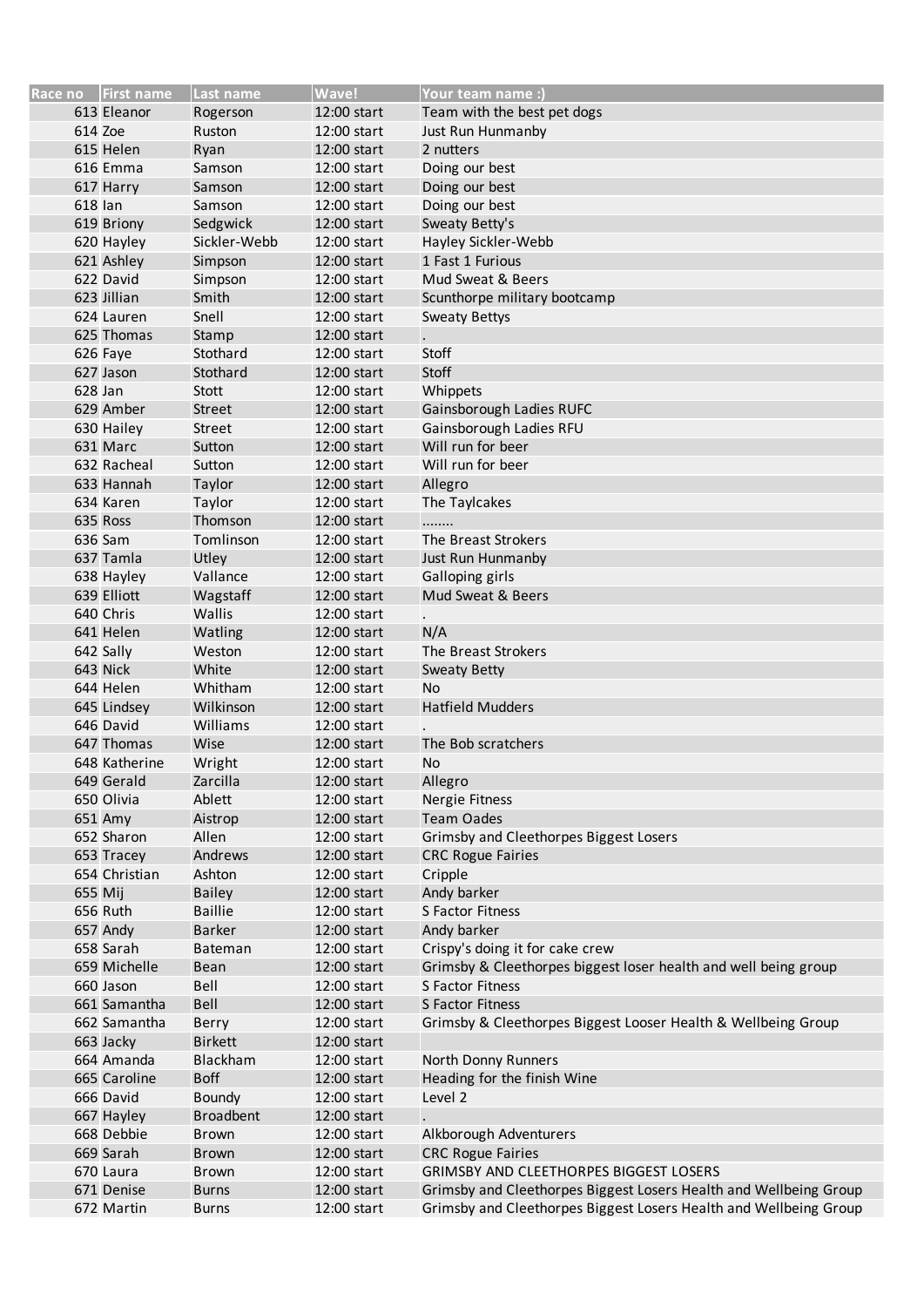|                | Race no First name       | Last name                     | <b>Wave!</b> | <b>Your team name :)</b>                                          |
|----------------|--------------------------|-------------------------------|--------------|-------------------------------------------------------------------|
|                | 673 Matthew              | <b>Burton</b>                 | 12:00 start  | Energie fitness                                                   |
|                | 674 Sara                 | <b>Burtt</b>                  | 12:00 start  | Drunken Mistake                                                   |
|                | 675 Alannah              | Cairns                        | 12:00 start  | The 'A' Team                                                      |
|                | 676 Daniel               | Callaghan                     | 12:00 start  | Callaghan                                                         |
|                | 677 Deanna               | Chadwick-Higgins 12:00 start  |              | <b>SGH Therapies</b>                                              |
|                | 678 Kelly                | Channon                       | 12:00 start  | Grimsby and Cleethorpes Biggest Losers Health and Wellbeing Group |
|                | 679 Becky                | Chard                         | 12:00 start  | Grimsby and Cleethorpes Biggest Loser                             |
|                | 680 Katie                | Chase Wright                  | 12:00 start  | Dangersquad                                                       |
|                | 681 Louise               | Christie                      | 12:00 start  | Crispys doing it for cake crew                                    |
|                | 682 Peter                | Christie                      | 12:00 start  | Crispys doing it for cake crew                                    |
|                | 683 Jess                 | Clarke                        | 12:00 start  | Jess abd Vic                                                      |
|                | 684 Jason                | Coletti                       | 12:00 start  | JK                                                                |
|                | 685 Nicky                | Coulbeck                      | 12:00 start  | Grimsby and Cleethorpes Biggest Losers Health and Wellbeing Group |
|                | 686 Tracey               | Coyne                         | 12:00 start  | Heading for the finish Wine                                       |
|                | 687 Amanda               | Croft                         | 12:00 start  | Grimsby and Cleethorpes Biggest Losers                            |
|                | 688 Sally                | Croft                         | 12:00 start  | Grimsby & Cleethorpes loser health & well-being group             |
| 689 Ali        |                          | Crossland                     | 12:00 start  | <b>SGH Therapies</b>                                              |
|                | 690 Paul                 | <b>Dickens</b>                | 12:00 start  | <b>CRC Rouge Fairies</b>                                          |
|                | 691 Kirsty               | Dodsworth                     | 12:00 start  | Grimsby & Cleethorpes Biggest Loser Health & Well-being Group     |
|                | 692 Max                  | Donnelly                      | 12:00 start  | Deadly Duo                                                        |
|                | 693 Sergiu               | Duna                          | 12:00 start  | <b>SGH Therapies</b>                                              |
|                | 694 Helene               | Dunk                          | 12:00 start  | Grimsby & cleethorpes biggest loser                               |
|                | 695 Sam                  | Elletson                      | 12:00 start  | Deadly Duo                                                        |
|                | 696 Faye                 | Ellington-theaker 12:00 start |              | Theaker joinery                                                   |
|                |                          | Elwood                        | 12:00 start  | Hurricane striders                                                |
|                | 697 Angela<br>698 Andrew | Finch                         | 12:00 start  | Not fast just furious                                             |
|                |                          |                               |              |                                                                   |
|                | 699 Ben                  | Finney                        | 12:00 start  | The Turdinators                                                   |
| <b>700 Sue</b> |                          | Flanagan                      | 12:00 start  | Crispys doing it for cake crew                                    |
|                | 701 Sarah                | <b>Flowers</b>                | 12:00 start  | <b>Hurricane Striders</b>                                         |
|                | 702 Yvonne               | Foley                         | 12:00 start  | North Donny Runners                                               |
|                | 703 Sara                 | Ford                          | 12:00 start  | Gainsborough Ladies RUFC                                          |
|                | 704 Charlotte            | Freeman                       | 12:00 start  | N/a                                                               |
|                | 705 Andrew               | Freestone                     | 12:00 start  | The 'A' Team                                                      |
|                | 706 Heather              | Gable                         | 12:00 start  | Heather                                                           |
|                | 707 Andrew               | Gough                         | 12:00 start  | Theaker joinery                                                   |
|                | 708 Andrew               | Graham                        | 12:00 start  | No                                                                |
|                | 709 Michelle             | Gray                          | 12:00 start  | Mud Pack                                                          |
|                | 710 Kevin                | Grimbleby                     | 12:00 start  | No team                                                           |
|                | 711 Andrew               | Guest                         | 12:00 start  | Guest who?                                                        |
|                | 712 Libby                | Guest                         | 12:00 start  | Guest who?                                                        |
|                | 713 Jade                 | Haagensen                     | 12:00 start  | Nova                                                              |
|                | 714 Natalie              | Haigh                         | 12:00 start  | <b>CRC Rogue Fairies</b>                                          |
|                | 715 Sarah                | Hall                          | 12:00 start  | Grimsby and cleethorpes biggest losers                            |
|                | 716 Rachael              | Hardie                        | 12:00 start  | Na                                                                |
|                | 717 Lucy                 | Hardiment                     | 12:00 start  | $\cdots$                                                          |
|                | 718 Sonja                | Hart                          | 12:00 start  | <b>Bell'ers</b>                                                   |
|                | 719 Emma                 | Hedley                        | 12:00 start  | Crispy's doing it for birthday cake crew                          |
|                | 720 Julie                | Hellewell                     | 12:00 start  | <b>Team Belton</b>                                                |
|                | 721 Tania                | Hellowell                     | 12:00 start  | <b>Hurricane Striders</b>                                         |
|                | 722 Kelly                | Henderson                     | 12:00 start  | JK                                                                |
|                | 723 Sara                 | Heselgrove                    | 12:00 start  | Grimsby and Cleethorpes Biggest Loser Health and Wellbeing Group  |
|                | 724 Robin                | Hewson                        | 12:00 start  | <b>SGH Therapies</b>                                              |
|                | 725 Rebecca              | Hewson                        | 12:00 start  | Drunken Mistake                                                   |
|                | 726 Jenny                | Hobson                        | 12:00 start  | Crispys doing it for cake crew                                    |
|                | 727 Mark                 | Hope                          | 12:00 start  | The Turdinators                                                   |
|                | 728 Sarah                | Howarth                       | 12:00 start  | <b>Team Belton</b>                                                |
|                | 729 Gavin                | Howitt                        | 12:00 start  | Theaker joinery                                                   |
|                | 730 Lucy                 | Jackson                       | 12:00 start  | Ladybird                                                          |
|                | 731 Julie                | Johnson                       | 12:00 start  | Crispy's 'doing it for cake' Crew                                 |
|                | 732 Shane                | Johnson                       | 12:00 start  | Crispy's 'doing it for cake' Crew                                 |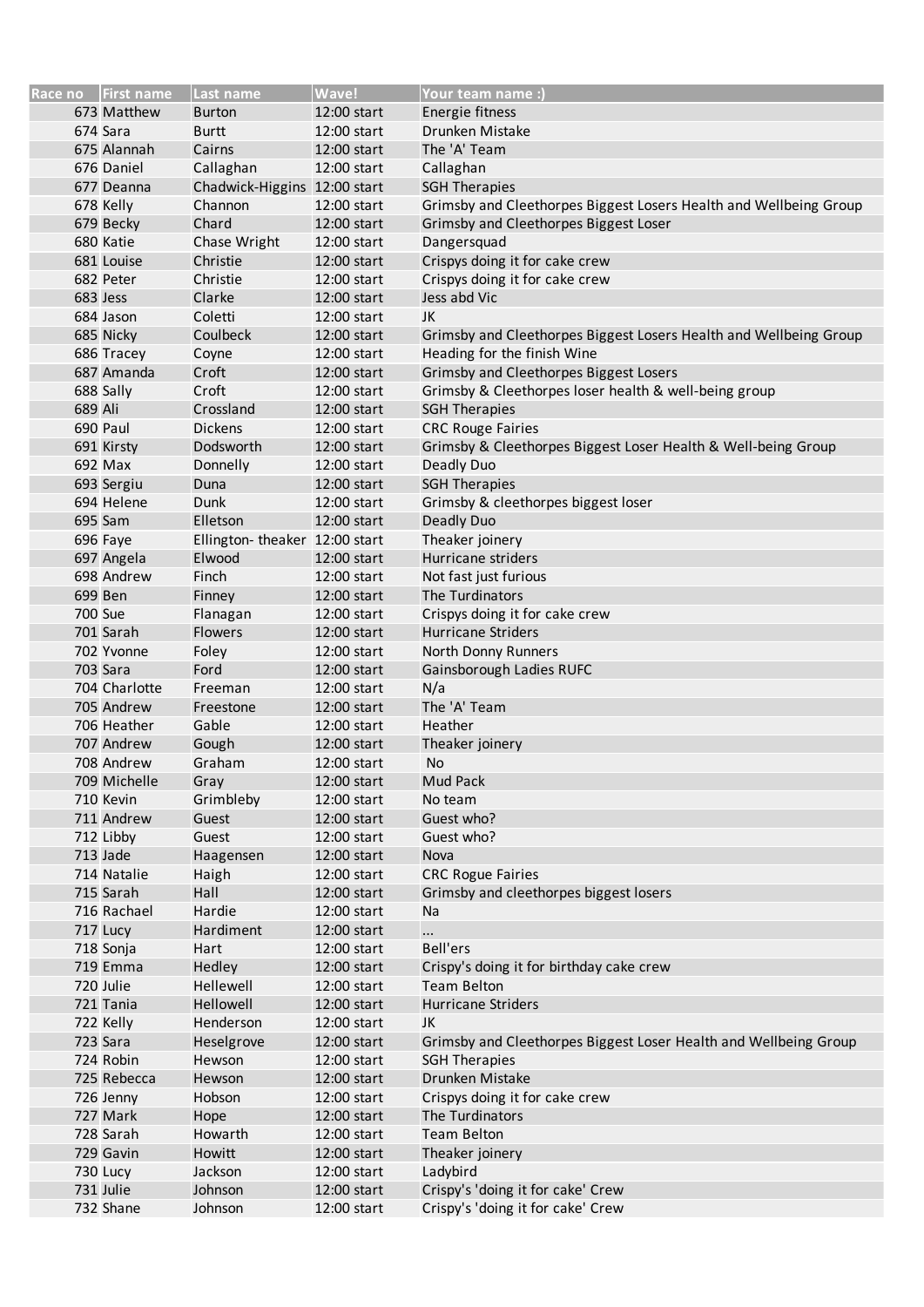|         | Race no First name     | Last name         | Wave!                      | Your team name :)                                                 |
|---------|------------------------|-------------------|----------------------------|-------------------------------------------------------------------|
|         | 733 Charlotte          | Jury              | 12:00 start                | Grimsby & Cleethorpes Biggest Loser, Health and Wellbeing Group   |
|         | 734 Georgia            | <b>Kees</b>       | 12:00 start                | <b>SGH Therapies</b>                                              |
|         | 735 Martin             | Kent              | 12:00 start                | <b>CRC Rouge Fairies</b>                                          |
|         | 736 Vicky              | Keverne           | 12:00 start                | Crispys doing it for cake crew                                    |
|         | 737 Michelle           | Kirby             | 12:00 start                | North Donny Runners                                               |
|         | 738 Mel                | Kirk              | 12:00 start                | Team belton                                                       |
|         | 739 Caprice            | Lamberti          | 12:00 start                | Nergie fitness                                                    |
|         | 740 Sophie             | Laursen           | 12:00 start                | Grimsby & Cleethorpes Biggest loser health and wellbeing group    |
|         | 741 Jonathan           | Lee               | 12:00 start                | North Donny Runners                                               |
|         | 742 Vicky              | London            | 12:00 start                | Grimsby and Cleethorpes biggest loser health and well-being group |
|         | 743 Helen              | Longcake          | 12:00 start                | The Taylcakes                                                     |
|         | 744 Crystal            | Mallinson         | 12:00 start                | Alkborough Adventurers                                            |
|         | 745 Jonathan           | Marshall          | 12:00 start                | <b>NORTH DONNY RUNNERS</b>                                        |
|         | 746 Laura              | Marshall          | 12:00 start                | Level 2                                                           |
|         | 747 Michelle           | Marshall          | 12:00 start                | <b>ARDC</b>                                                       |
|         | <b>748 Nev</b>         | Marshall          | 12:00 start                | <b>ARDC</b>                                                       |
|         | 749 Amanda             | <b>Matthews</b>   | 12:00 start                | Losers                                                            |
|         | 750 Becky              | McDonnell         | 12:00 start                | <b>Hatfield Mudders</b>                                           |
|         | 751 Cassandra          | Milestone         | 12:00 start                | S Factor Fitness                                                  |
|         | 752 Jess               | Moore             | 12:00 start                | <b>SGH Therapies</b>                                              |
|         | 753 Charlotte          | Morgan            | 12:00 start                | The Turdinators                                                   |
|         | 754 David              | Morgan            | 12:00 start                | The Turdinators                                                   |
|         | 755 Simon              | Morgan            | 12:00 start                | The Turdinators                                                   |
|         | 756 Rob                | <b>Myers</b>      | 12:00 start                | <b>Baildon Runners</b>                                            |
|         | 757 Jessica            | Nielson           | 12:00 start                | S Factor Fitness                                                  |
| 758 lan |                        | Norman            | 12:00 start                | Storm Angian                                                      |
|         | 759 Dawn               | Oades             | 12:00 start                | Oades                                                             |
|         | 760 Lydia              | Oades<br>Obrien   | 12:00 start                | <b>Oades</b><br><b>Hurricane Striders</b>                         |
|         | 761 Emma<br>762 Robert | Osborne           | 12:00 start<br>12:00 start | <b>Mud Monsters</b>                                               |
|         | 763 Lynsey             | Oxley             | 12:00 start                | Easier said than run                                              |
|         | 764 Susannah           | Page              | 12:00 start                |                                                                   |
|         | 765 Jodi               | Parkin            | 12:00 start                | Grimsby & Cleethorpes Biggest Losers Health & Well-being Group    |
|         | <b>766 Mark</b>        | Pashley           | 12:00 start                | Energie fitness                                                   |
|         | 767 Gary               | Patrick           | 12:00 start                |                                                                   |
|         | 768 Anna               | Peters            | 12:00 start                | Nergie fitness                                                    |
|         | 769 Kay                | Phillips          | 12:00 start                | Kay                                                               |
|         | 770 Imogen             | Pinney            | 12:00 start                | <b>SGH Therapies</b>                                              |
|         | 771 Maureen            | Polowyj           | 12:00 start                | Progressive runners                                               |
|         | 772 Kelly              | Powell            | 12:00 start                | No                                                                |
|         | 773 Daisy              | Proctor           | 12:00 start                | Nergie Fitness                                                    |
|         | 774 Roger              | Quarmby           | 12:00 start                | Strugglers                                                        |
|         | 775 Louisa             | Redhead           | 12:00 start                | Sweaty bettys                                                     |
|         | 776 Helen              | Rhodes            | 12:00 start                | Legs Miserables                                                   |
|         | 777 Amber              | Roberts           | 12:00 start                | Gainsborough Ladies RUFC                                          |
|         | 778 Caroline           | Roden-Davies      | 12:00 start                | <b>Strugglers</b>                                                 |
|         | 779 Benjamin           | Roebuck           | 12:00 start                | <b>Team Wave</b>                                                  |
|         | <b>780 Mark</b>        | Rollitt           | 12:00 start                | Waters                                                            |
|         | 781 Elisha             | Ronald            | 12:00 start                | Heading for the finish Wine                                       |
|         | 782 Andy               | Royle             | 12:00 start                | <b>Hatfield Mudders</b>                                           |
|         | 783 Debbie             | Rushby            | 12:00 start                | <b>CRC</b> rogue Fairies                                          |
|         | 784 Denise<br>785 John | Sargerson         | 12:00 start<br>12:00 start | S Factor Fitness<br>S Factor Fitness                              |
|         | 786 Darren             | Sargerson<br>Shaw | 12:00 start                | <b>Energie Fitness</b>                                            |
|         | 787 Paul               | Sheppard          | 12:00 start                | <b>No</b>                                                         |
|         | 788 Angela             | Shpylka           | 12:00 start                | Storm Angian                                                      |
|         | 789 Deborah            | <b>SHRIVE</b>     | 12:00 start                | Na                                                                |
|         | 790 Janet              | Skinner           | 12:00 start                | Hurricane striders                                                |
|         | 791 Sara               | Smith             | 12:00 start                | <b>Biggest Losers</b>                                             |
|         | 792 Charlie            | Smith             | 12:00 start                | Team 2                                                            |